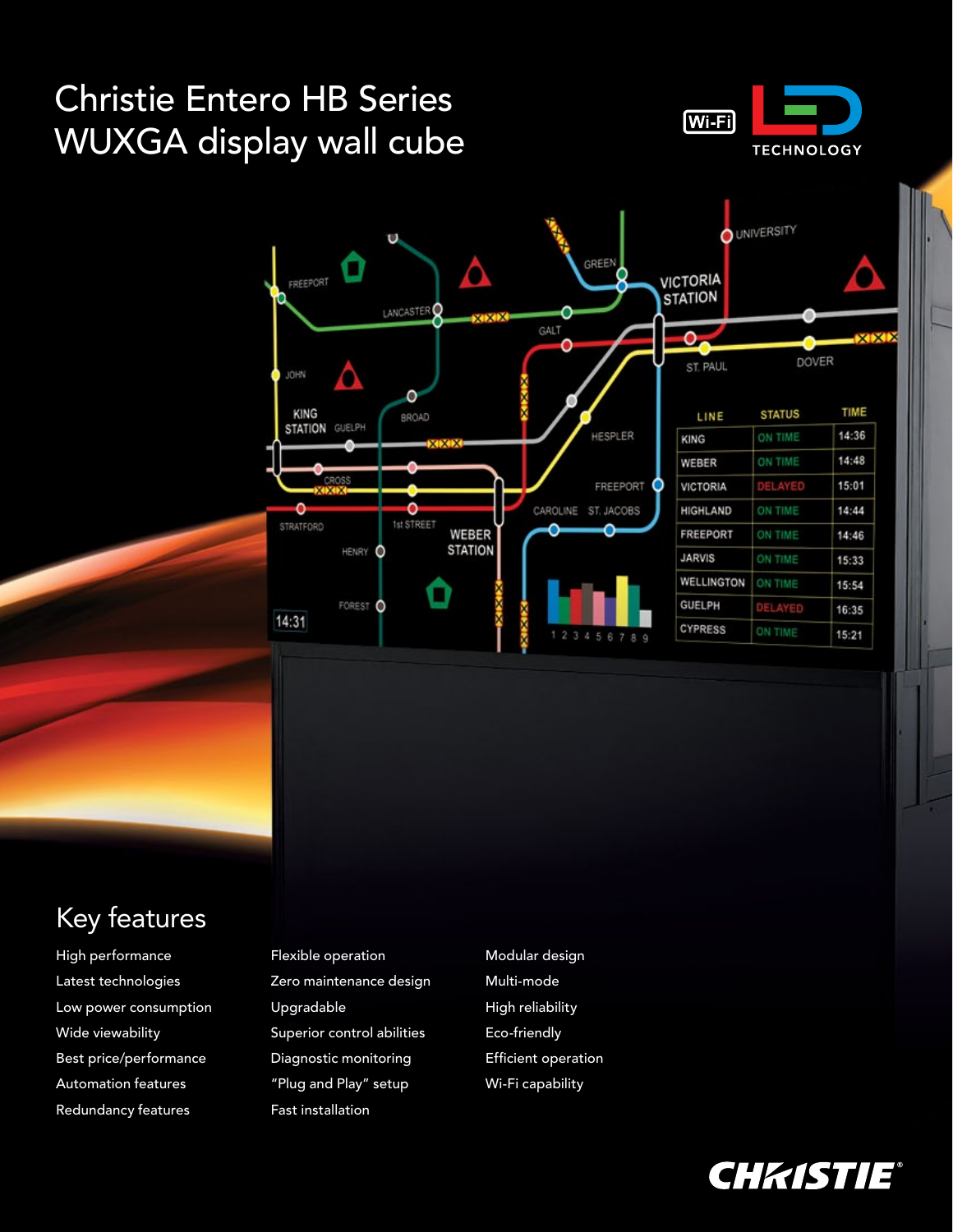## First. Brightest. Wireless control. Discover the Christie Entero HB Series

Christie® Entero™ HB is the industry leading evolution in performance, reliability and confidence for control room video wall displays. The next generation of high-brightness control room LED displays with up to 1350 lumens capability, it offers the brightest LED projection for cubes available. The Christie Entero HB includes Christie ArraySync™ for superior, intelligent, automatic color and brightness wall management.

Designed for zero maintenance, our safe, sealed heat pipe cooling system ensures long LED lifetime and reliability. The Christie Entero HB series offers minimal set-up time and effort. The modular design with lightweight panels for rear access makes installation and service easy. The optional Thinklogical® direct fiber input card provides fiber-optic video signal extension capability. With the integrated 6-axis geometry alignment system, no electronic image correction is needed providing true native imaging with no scaling or software distortion.

Through the tiling feature, display single source content across an entire array.

Choose the most advanced LED display system design for your control room needs, and along with Christie's quality, service and support, experience an overall low cost of ownership and operation. With the highest brightness on the market, plus unparalleled 24/7 performance, the choice is simple. Choose Christie Entero HB.

Exceed your expectations.

### Technical specifications

|                           |                                          | Christie Entero HB WUXGA displays                                                                                                                                                                                                                                                                                                                                                                                                                               |                                                                                                                             |                         |  |  |
|---------------------------|------------------------------------------|-----------------------------------------------------------------------------------------------------------------------------------------------------------------------------------------------------------------------------------------------------------------------------------------------------------------------------------------------------------------------------------------------------------------------------------------------------------------|-----------------------------------------------------------------------------------------------------------------------------|-------------------------|--|--|
| Models                    |                                          | Cube                                                                                                                                                                                                                                                                                                                                                                                                                                                            | Engine                                                                                                                      | Screen <sup>1</sup>     |  |  |
|                           | 72" WUXGA cube system, rear access       | $\cdot$ CC72-3601                                                                                                                                                                                                                                                                                                                                                                                                                                               | • RPMWU-LED02                                                                                                               | · SC72-XP01 Cross Prism |  |  |
|                           | WUXGA light engine (stand-alone)         |                                                                                                                                                                                                                                                                                                                                                                                                                                                                 | • RPMWU-LED02 • 0.64:1 lens • Non Wi-Fi models also available                                                               |                         |  |  |
| Imaging technologies      | imaging                                  | • Superior 0.96" 1-chip DLP®, Dark Chip • Texas Instruments                                                                                                                                                                                                                                                                                                                                                                                                     |                                                                                                                             |                         |  |  |
|                           | native resolution                        | • WUXGA (1920 x 1200) • 16:10 aspect ratio                                                                                                                                                                                                                                                                                                                                                                                                                      |                                                                                                                             |                         |  |  |
|                           | illumination                             | • LED (Red, Green, Blue) • OSRAM • Redundant LED Architecture                                                                                                                                                                                                                                                                                                                                                                                                   |                                                                                                                             |                         |  |  |
| Cross prism screen        | technology                               | · Optical: Fresnel/cross prism · DNP                                                                                                                                                                                                                                                                                                                                                                                                                            |                                                                                                                             |                         |  |  |
|                           | screen gap (image to image) <sup>2</sup> | . 0.2-1.0mm . Adjustable . 1mm nominal recommended for rear access @25°C                                                                                                                                                                                                                                                                                                                                                                                        |                                                                                                                             |                         |  |  |
|                           | viewability                              | • 180° Horizontal • 120° Vertical • ±35° Horizontal 1/2 gain • ±27° Vertical 1/2 gain                                                                                                                                                                                                                                                                                                                                                                           |                                                                                                                             |                         |  |  |
| <b>Brightness</b>         |                                          | High brightness mode                                                                                                                                                                                                                                                                                                                                                                                                                                            | Normal mode                                                                                                                 | Eco mode                |  |  |
|                           | light engine (ANSI)                      | • Up to 1350 lumens                                                                                                                                                                                                                                                                                                                                                                                                                                             | · 950 lumens                                                                                                                | • 740 lumens            |  |  |
|                           | control                                  | • Manual and continuous automatic (ArraySync) control to manage brightness uniformity<br>across large display walls                                                                                                                                                                                                                                                                                                                                             |                                                                                                                             |                         |  |  |
| Color                     | temperature range                        | • 3200-9300°K                                                                                                                                                                                                                                                                                                                                                                                                                                                   |                                                                                                                             |                         |  |  |
|                           | qamut                                    | • Wider than EBU                                                                                                                                                                                                                                                                                                                                                                                                                                                |                                                                                                                             |                         |  |  |
|                           | white color balance                      | $\cdot$ 0.0035 Au' Av'                                                                                                                                                                                                                                                                                                                                                                                                                                          |                                                                                                                             |                         |  |  |
|                           | control                                  | • ArraySync automatic color management with 12-bit processing to precisely and continuously manage<br>uniformity across large display walls without user intervention $\cdot$ Precise tri-stimulus color sensing $(x,y,z)$<br>for superior color management • Display light engine is factory calibrated using scientific-grade spectral<br>radiometers for high precision color management • Comprehensive fine adjust controls for manual<br>setup if desired |                                                                                                                             |                         |  |  |
| Optical                   | brightness uniformity                    | • >95% at typical brightness levels specified                                                                                                                                                                                                                                                                                                                                                                                                                   |                                                                                                                             |                         |  |  |
|                           | contrast ratio                           | . Up to 2100:1 full field without using dynamic or artificial techniques                                                                                                                                                                                                                                                                                                                                                                                        |                                                                                                                             |                         |  |  |
| Audible noise             | noise power level                        | · <30 dBA typical at 1 meter distance from screen center                                                                                                                                                                                                                                                                                                                                                                                                        |                                                                                                                             |                         |  |  |
| Inputs                    | standard                                 | . 1 x digital DVI-D . 165 MHz maximum pixel clock frequency . Single link                                                                                                                                                                                                                                                                                                                                                                                       |                                                                                                                             |                         |  |  |
|                           | DVI loop-through capability              | • Up to 25 displays on a single loop-through chain                                                                                                                                                                                                                                                                                                                                                                                                              |                                                                                                                             |                         |  |  |
|                           | HDCP support                             | • Included (operating at native resolution)                                                                                                                                                                                                                                                                                                                                                                                                                     |                                                                                                                             |                         |  |  |
|                           | optional expansion                       | • Secondary DVI-D input with automatic fail detection and switch over • Thinklogical direct fiber input card                                                                                                                                                                                                                                                                                                                                                    |                                                                                                                             |                         |  |  |
|                           | compatibility                            | • All Christie video wall processors and most standard sources                                                                                                                                                                                                                                                                                                                                                                                                  |                                                                                                                             |                         |  |  |
| Control and<br>networking | methods                                  | . IR full function remote keypad . External computer or control device via Ethernet and/or RS-232 and/or Wi-Fi<br>(Wi-Fi can be disabled with no radio frequency transmission if required)                                                                                                                                                                                                                                                                      |                                                                                                                             |                         |  |  |
|                           | physical ports                           | • 1 x RS-232 • 2 x Ethernet RJ4                                                                                                                                                                                                                                                                                                                                                                                                                                 |                                                                                                                             |                         |  |  |
|                           | Ethernet bridging (daisy chain) limit    | . Up to 25 Ethernet bridges, projector to projector without external switch                                                                                                                                                                                                                                                                                                                                                                                     |                                                                                                                             |                         |  |  |
| Monitoring                | status display                           | . 2 line by 16 character OLED display                                                                                                                                                                                                                                                                                                                                                                                                                           |                                                                                                                             |                         |  |  |
|                           | diagnostics                              |                                                                                                                                                                                                                                                                                                                                                                                                                                                                 | . Via status display, RS-232 and Ethernet/Wi-Fi<br>(Wi-Fi can be disabled with no radio frequency transmission if required) |                         |  |  |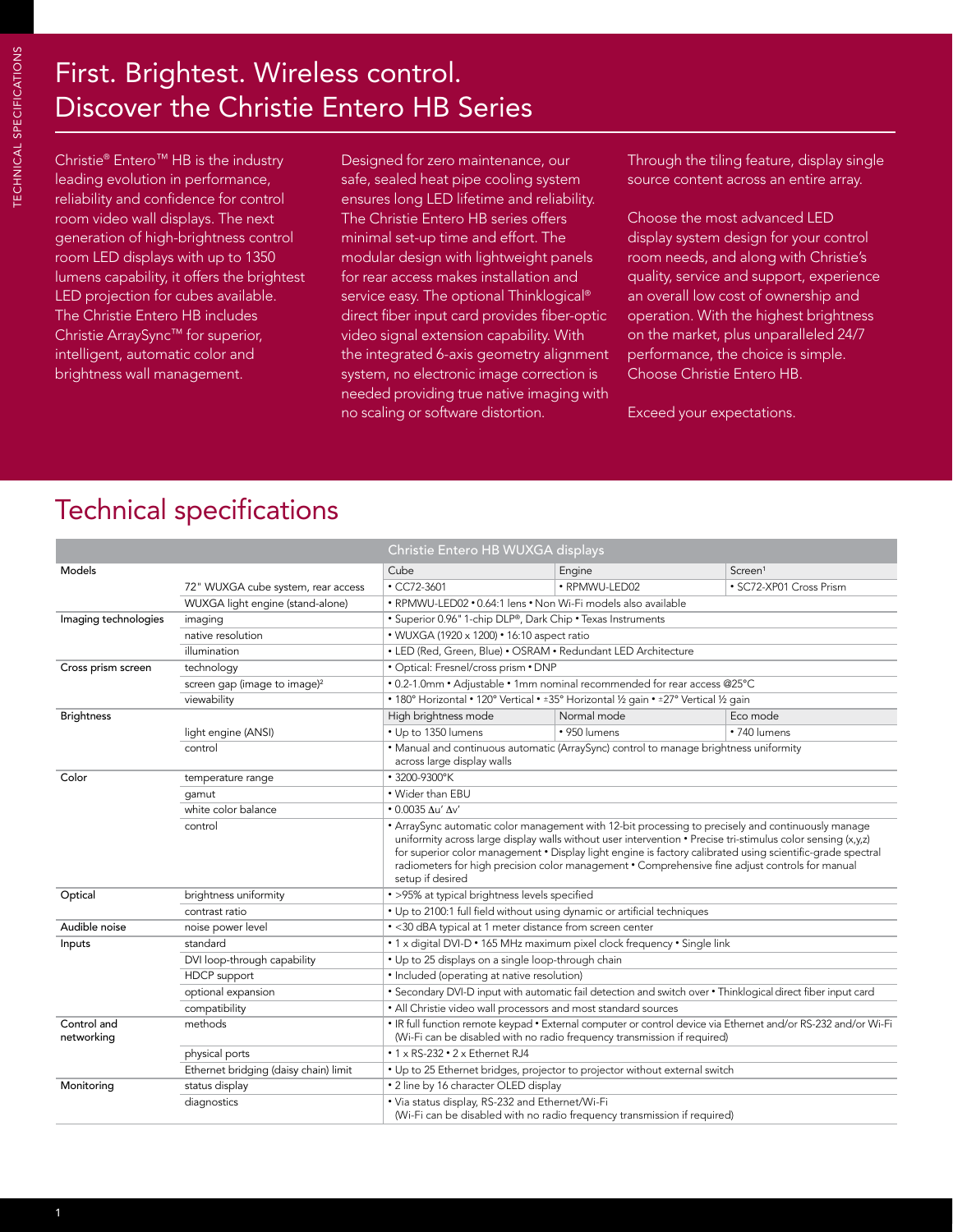



- Redundant LED design offers fail-safe operation.
- The Christie Entero HB Series features multiple light-weight snap-in service panels for easy access and an improved mirror alignment system for precise geometry control.
- Stand-alone LED light engine available for custom or direct throw installations.



|                                            |                                                                            | Christie Entero HB WUXGA displays                                                                                                                                                                                                                                                                                                                                                                                                                                                                                                                                                                                                                                |                        |                                      |  |  |
|--------------------------------------------|----------------------------------------------------------------------------|------------------------------------------------------------------------------------------------------------------------------------------------------------------------------------------------------------------------------------------------------------------------------------------------------------------------------------------------------------------------------------------------------------------------------------------------------------------------------------------------------------------------------------------------------------------------------------------------------------------------------------------------------------------|------------------------|--------------------------------------|--|--|
| Upgradability                              | software/firmware                                                          | • Fast, on site firmware upgrades via Ethernet or RS-232                                                                                                                                                                                                                                                                                                                                                                                                                                                                                                                                                                                                         |                        |                                      |  |  |
| Options                                    | accessories                                                                | . Full function IR remote keypad . Secondary DVI-D input module . Thinklogical direct fiber input card<br>• Cube pedestals • Alternate screen types                                                                                                                                                                                                                                                                                                                                                                                                                                                                                                              |                        |                                      |  |  |
| Physical characteristics                   | screen size                                                                | $\cdot$ 61.06 x 38.16" (1551 x 969mm)                                                                                                                                                                                                                                                                                                                                                                                                                                                                                                                                                                                                                            |                        |                                      |  |  |
|                                            | cube depth (total)                                                         | • 33.33" (846mm)                                                                                                                                                                                                                                                                                                                                                                                                                                                                                                                                                                                                                                                 |                        |                                      |  |  |
|                                            | weight - cube                                                              | • 159lbs (72kg)                                                                                                                                                                                                                                                                                                                                                                                                                                                                                                                                                                                                                                                  |                        |                                      |  |  |
|                                            | weight - screen                                                            | • 80lbs (36kg)                                                                                                                                                                                                                                                                                                                                                                                                                                                                                                                                                                                                                                                   |                        |                                      |  |  |
|                                            | weight - engine                                                            | $\cdot$ 55lbs (25kg)                                                                                                                                                                                                                                                                                                                                                                                                                                                                                                                                                                                                                                             |                        |                                      |  |  |
|                                            | cube stacking limit <sup>3</sup>                                           | · 5 cubes high                                                                                                                                                                                                                                                                                                                                                                                                                                                                                                                                                                                                                                                   |                        |                                      |  |  |
|                                            | service access                                                             | • Rear lightweight panels for CC models                                                                                                                                                                                                                                                                                                                                                                                                                                                                                                                                                                                                                          |                        |                                      |  |  |
| Environment                                |                                                                            | Cube                                                                                                                                                                                                                                                                                                                                                                                                                                                                                                                                                                                                                                                             | Engine                 | Screen                               |  |  |
|                                            | operating temperature                                                      | $\cdot$ 40-90°F (5-35°C)                                                                                                                                                                                                                                                                                                                                                                                                                                                                                                                                                                                                                                         | • 32-104°F (0-40°C)    | • 63-88°F (17-31°C)                  |  |  |
|                                            | non-operating temperature                                                  | • -4-122°F (-20-50°C)                                                                                                                                                                                                                                                                                                                                                                                                                                                                                                                                                                                                                                            | • -13-158°F (-25-70°C) | • $-4-95^{\circ}F (-20-35^{\circ}C)$ |  |  |
|                                            | humidity                                                                   | • 20-80% NC, 35-65% NC for storage<br>$\cdot$ 40-60% NC                                                                                                                                                                                                                                                                                                                                                                                                                                                                                                                                                                                                          |                        |                                      |  |  |
|                                            | altitude                                                                   | • 0-3000m (0-10,000 feet)                                                                                                                                                                                                                                                                                                                                                                                                                                                                                                                                                                                                                                        |                        |                                      |  |  |
| Power rating<br>(projection engine)        |                                                                            | Eco mode                                                                                                                                                                                                                                                                                                                                                                                                                                                                                                                                                                                                                                                         | Normal mode            | High brightness mode                 |  |  |
|                                            | power consumption                                                          | • 155W                                                                                                                                                                                                                                                                                                                                                                                                                                                                                                                                                                                                                                                           | $\cdot$ 210W           | $\cdot$ 250W                         |  |  |
|                                            | dissipation                                                                | • 529 BTU/hr                                                                                                                                                                                                                                                                                                                                                                                                                                                                                                                                                                                                                                                     | $\cdot$ 717 BTU/hr     | • 853 BTU/hr                         |  |  |
|                                            | voltage range                                                              | • 100-240 VAC (50-60Hz)                                                                                                                                                                                                                                                                                                                                                                                                                                                                                                                                                                                                                                          |                        |                                      |  |  |
| Reliability and                            | <b>MTBF</b>                                                                | . >60,000 hrs for all major modules . 76,000 hrs for power supply                                                                                                                                                                                                                                                                                                                                                                                                                                                                                                                                                                                                |                        |                                      |  |  |
| serviceability                             | <b>MTTR</b>                                                                | · <15 minutes via modular servicing                                                                                                                                                                                                                                                                                                                                                                                                                                                                                                                                                                                                                              |                        |                                      |  |  |
|                                            | cooling fan lifetime                                                       | $\cdot$ >100.000 hrs                                                                                                                                                                                                                                                                                                                                                                                                                                                                                                                                                                                                                                             |                        |                                      |  |  |
|                                            | LED lifetime                                                               | • >80,000 hrs in eco mode • >60,000 hrs in normal operating mode                                                                                                                                                                                                                                                                                                                                                                                                                                                                                                                                                                                                 |                        |                                      |  |  |
| Regulatory<br>(projection engine)          |                                                                            | • (EC) 2011/65/EU (RoHS) • 2012/19/EU (WEEE) • Requlation (EC) No. 1907/2006 (REACH) • CAN/CSA C22.2<br>No. 60950-1 • UL 60950-1 • IEC 60950-1 • FCC, Part 15, Subpart B, Class A • ICES/NMB003 (A)<br>• EN55022/CISPR22 Class A • EN55024/CISPR24 • The product is designed to comply with rules and regulations<br>required for the product to be sold in various regional markets, including: USA/Canada, EU, Australia/<br>New Zealand, Kuwait, China, Korea, Japan, Mexico, Ukraine, Russia, India, South Africa, and Saudi Arabia                                                                                                                          |                        |                                      |  |  |
| Warranty                                   | . Two years parts and labor limited warranty . Extended warranty available |                                                                                                                                                                                                                                                                                                                                                                                                                                                                                                                                                                                                                                                                  |                        |                                      |  |  |
| <b>Additional features</b><br>and benefits |                                                                            | • Integrated 6-axis adjustment system - no electronic image correction required • Tiling feature to display<br>a single source across a wall array (to 25 displays) • DVI loop-through minimizes cabling • Multiple Ethernet<br>ports minimize cabling • Safe, water-filled, maintenance free, metal sealed heat pipe cooling system<br>ensures long LED lifetime and reliability • No liquid cooling pumps containing hazardous liquids and<br>requiring annual maintenance/inspection nor hazardous waste disposal • Cable channeling system enables<br>clean, professional and concealed cabling of all input, power and interconnect cables within the cubes |                        |                                      |  |  |